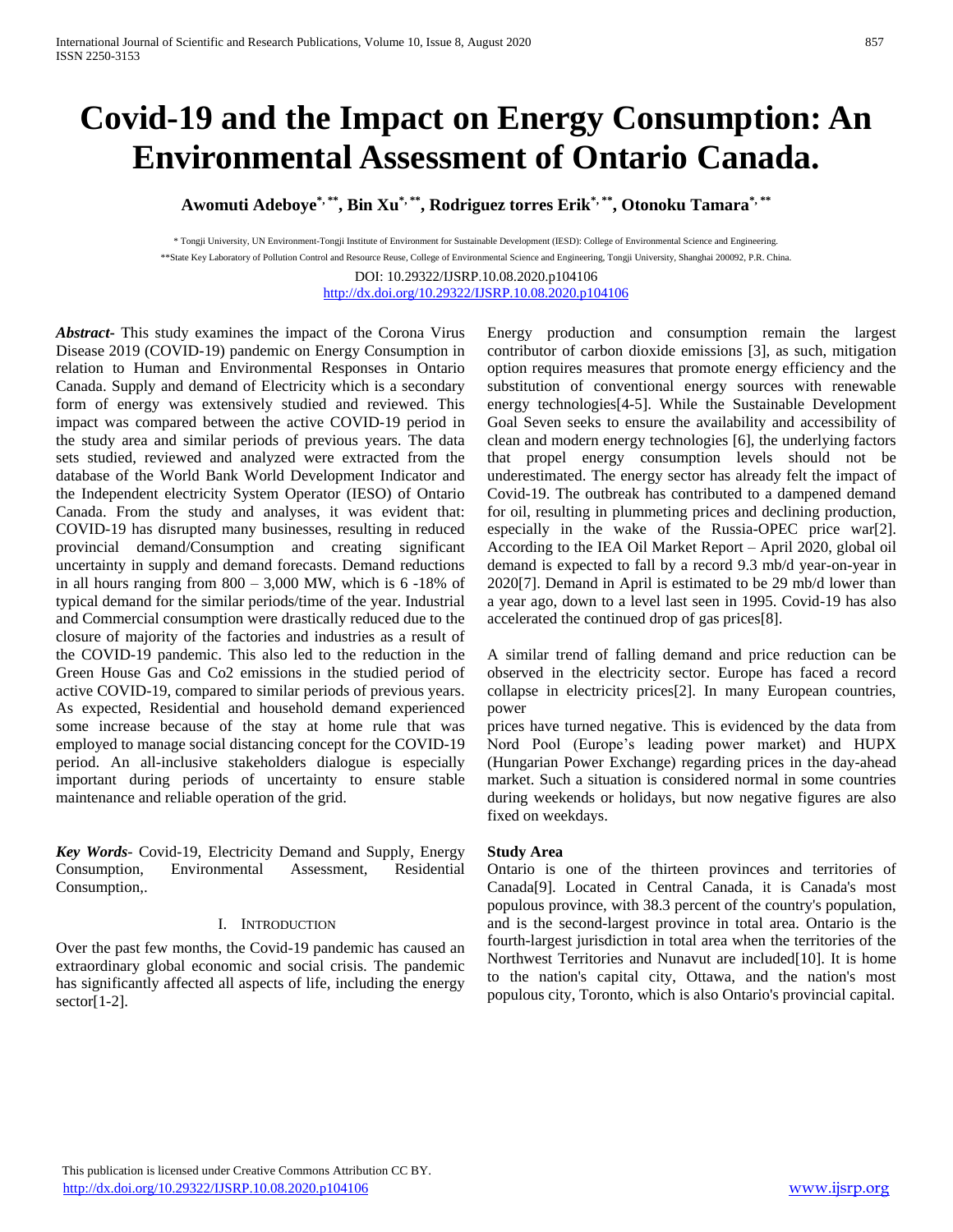Ontario is bordered by the province of Manitoba to the west, Hudson Bay and James Bay to the north, and Quebec to the east and northeast, and to the south by the U.S. states of (from west to east) Minnesota, Michigan, Ohio, Pennsylvania, and New York.



*Figure 1:Map of Ontario showing cities and regions.*

Almost all of Ontario's 2,700 km (1,678 mi) border with the United States follows inland waterways: from the westerly Lake of the Woods, eastward along the major rivers and lakes of the Great Lakes/Saint Lawrence River drainage system. These include Rainy River, Pigeon River, Lake Superior, St. Mary's River, Lake Huron, St. Clair River, Lake St. Clair, Detroit River, Lake Erie, Niagara River, Lake Ontario and the St. Lawrence River from Kingston, to the Quebec boundary just east of Cornwall. There is only about 1 km (0.6 mi) of land border, made up of portages including Height of Land Portage on the Minnesota border[9].

Ontario is sometimes conceptually divided into two regions, Northern Ontario and Southern Ontario. The great majority of Ontario's population and arable land is in the south. In contrast, the larger, northern part of Ontario is sparsely populated with cold winters and heavy forestation. Each year, more than half of Canada's immigrants choose to settle in Ontario, the most populous and most centrally located of the country's provinces. A quarter of Ontario's nearly 13 million residents and almost half of the population of its provincial capital, Toronto, were born outside of Canada. Ontario is also the first stop for many of Canada's tourists, not only for its big city attractions, but also for the natural beauty found in its vast wilderness[10]. The Western Hemisphere's highest free-standing structure, the 1,815-foot CN Tower, soars high above the skyline of Toronto. Toronto is Ontario's provincial capital, Canada's most populous city, and one of the most multicultural communities on Earth. On clear days, visitors can see 75 miles away to another famous Ontario attraction, Niagara Falls, from the CN Tower's Sky Pod

 This publication is licensed under Creative Commons Attribution CC BY. <http://dx.doi.org/10.29322/IJSRP.10.08.2020.p104106> [www.ijsrp.org](http://ijsrp.org/)

observation deck. Canada's national capital, Ottawa, lies 250 miles north of Toronto. Ottawa's Rideau Canal, one of Ontario's most popular boating sites in summer, freezes into the world's longest outdoor ice-skating rink once winter arrives[9].

## **Co2 and Greenhouse Gas Emission**

The determination of factors affecting energy consumption and economic growth has been a topical subject of many studies, since the 1970s[11]. However, the existing evidence on the nexus between economic growth and energy consumption has been inconclusive[5]. Yet, an understanding of the determinants of energy consumption and its modeling in emerging economies is important. A detailed knowledge about energy consumption is becoming increasingly relevant, with the aim of saving costs, and reducing greenhouse gas emissions, because energy reduction is an environmental and economic challenge[12]. Between, energy consumption and economic growth have been found to be very complex due to prevailing factors, because energy is a key component of economic and social progress[13]. At the same time, the provision of energy often conflicts with sustainable development because energy production consumes resources and degrades the environment. Key trade-offs associated with energy consumption and its distribution arise from footprints on the environment, which is why an integrative, cross-sectoral approach to energy consumption is essential[12].

#### There is widespread agreement among energy economists and

policy analysts in Canada and elsewhere that the ever-increasing energy demand is the major contributing factor to anthropogenic greenhouse gas emissions[2,5,11]. Energy is essential to all economic activities, however, the increasing attention given to global warming and climate change has renewed spur to research interest in the relationship between the environment, energy consumption, and economic growth. Nowadays, mitigation assessment of greenhouse gas emissions has become an integral part of the national and international climate policy agenda. However, to curb the greenhouse gas emissions and to ensure the sustainability of the economic development, it is important to better understand the link between greenhouse gas emissions, energy consumption, and economic growth[14]. In particular, increased energy consumption is frequently identified as a serious environmental impact. It is therefore extremely important to consider this impact because energy saving is intimately connected with countermeasures against global warming[15]. In fact, many evaluations have already been conducted on energy demand and consumption[16].

The remainder of the paper is organized as follows. The next section gives a brief review of the existing literature. Section 3 describes the data and methodology used in the study. The analyzed data are presented and discussed in Section 4. And section 5 concludes the paper.

#### II. LITERATURE REVIEW

The energy sector has already felt the impact of Covid-19[11]. The outbreak has contributed to a dampened demand for oil and conventional fossil fuel energy sources, resulting in reducing prices and declining production, especially in the wake of the Russia-OPEC price war. According to the IEA Oil Market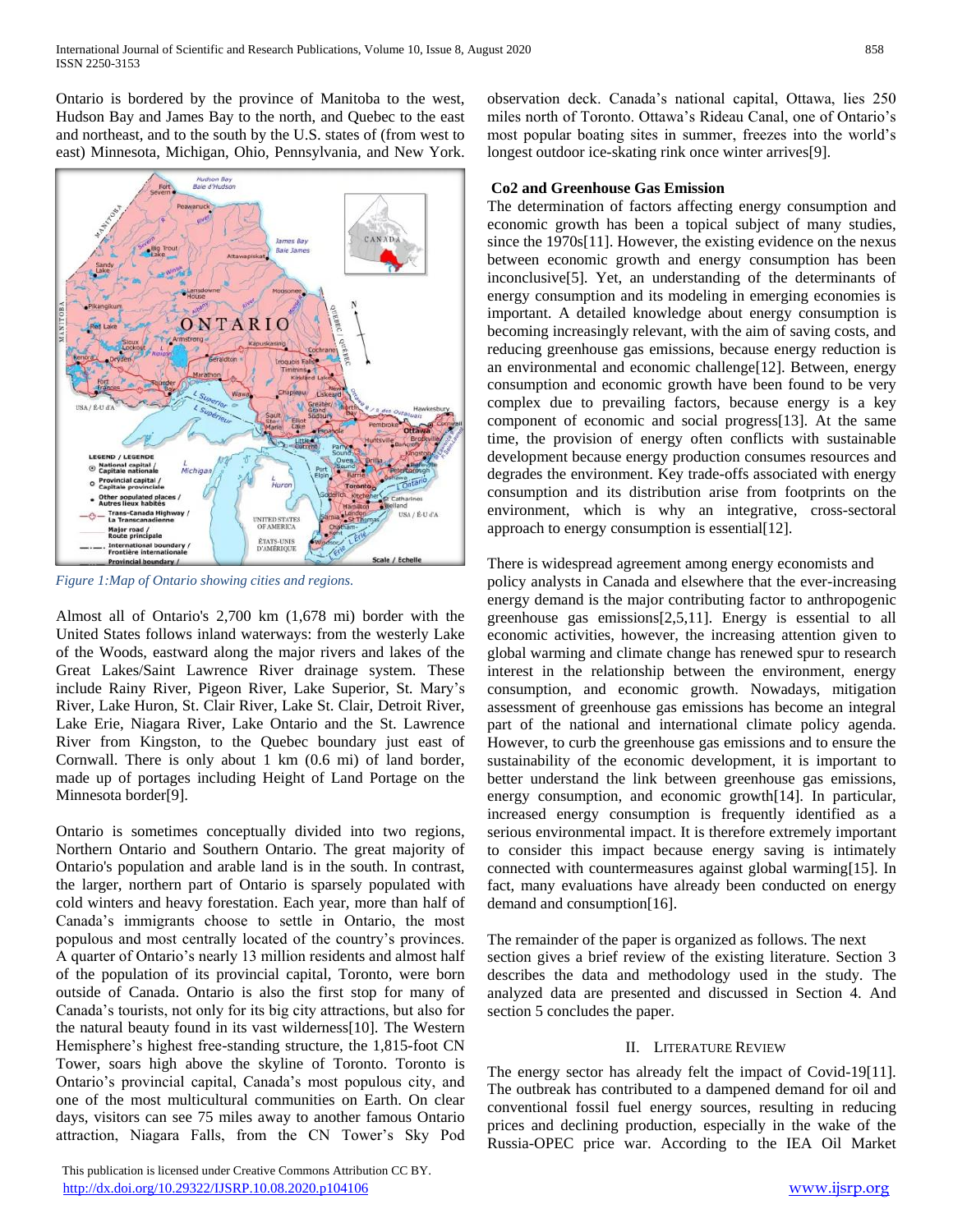Report – April 2020, global oil demand is expected to fall by a record 9.3 mb/d year-on-year in 2020. Demand in April is estimated to be 29 mb/d lower than a year ago, down to a level last seen in 1995[1,11]. Covid-19 has also accelerated the continued drop of gas prices.

A similar trend of falling demand and price reduction can be observed in the electricity sector [17]. Europe has faced a record collapse in electricity prices. In many European countries, power prices have turned negative. This is evidenced by the data from Nord Pool (Europe's leading power market) and HUPX (Hungarian Power Exchange) regarding prices in the day-ahead market. Such a situation is considered normal in some countries during weekends or holidays, but now negative figures are also fixed on weekdays.

Unsurprisingly, the strictness of confinement measures correlates with drops in consumption: 25% in Italy, 20% in France, 12% in the United Kingdom. Another concern is the impact of the reduced demand on utility companies' cash flows and the spillover effect this has on the energy sector[18]. Some of the other effects of COVID-19 on the Energy sector and Consumption are discussed below.

# **Construction of New Energy Facilities and Infrastructure Delayed or Stopped**

Many companies across different sectors globally have ceased or decreased capital expenditures where possible, and the energy sector is no exception[11]. For example, Distribution System Operators (DSOs) are delaying most initiated projects, resulting in a substantial decrease in the procurement of goods and services[19]. Non-critical investments have been suspended. The fulfillment of investment programs by Transmission System Operators (TSOs) and DSOs is also at risk.

Covid-19 is having an especially negative impact on the renewables sector. One of the main problems relates to the delivery of equipment to power plants. China, which is among the countries most heavily affected by the coronavirus, is the main global producer of many clean energy technologies, such as solar panels, wind turbines and batteries[20-21]. Since coronavirus has delayed deliveries from China, renewable energy companies are not able to comply with deadlines for equipment installation. For instance, in India alone 3,000 MW of solar and wind energy projects face delays, due to the coronavirus lockdown[22]. BYD, the world's leading producer of rechargeable batteries, was unable to complete tests of new models of rechargeable batteries due to the pandemic, and this has led to a reduction in delivery volumes of rechargeable batteries for the European market [23].

## **Default of Payment**

In many countries (including all but two Contracting Parties of the Energy Community), customers have been advised by energy regulators and governments to delay the payment of utility bills. Defaults on payments cause cascade effect and impact the whole sector[11]. Although there is widespread tolerance of nonpayment by end-users, policymakers did not explicitly define if

 This publication is licensed under Creative Commons Attribution CC BY. <http://dx.doi.org/10.29322/IJSRP.10.08.2020.p104106> [www.ijsrp.org](http://ijsrp.org/)

leniency towards non-payment would be applied further along the supply chain (to DSOs, TSOs, suppliers and producers). So far, none of the Contracting Parties of the Energy Community have explicitly defined who will bear the costs of financing this debt[18].

The waiving of interest and bans on disconnection will most likely increase costs for DSOs. Consequently, their revenues will be decreased and, if the crisis continues, their financial status will deteriorate. It is inevitable that all this would negatively impact the cash flow and short-term liquidity of DSOs. A lack of working capital to finance short-term liabilities for regular operation is expected within two to three months if the situation persists[2,11].

#### **Response of Policymakers, Regulators, and Market Participants**

Countries around the world are taking steps to support the energy sector and to mitigate the negative effects of the crisis[11]. There are myriad challenges that policy makers, regulators, TSOs and DSOs need to address to ensure energy security.

Europe's energy regulators have already taken special measures to ensure a safe and reliable energy supply by guaranteeing essential services such as gas, heating and power, as well as measures aimed to ease financial requirements on consumers who face economic difficulties during lock down (bill-paying measures for vulnerable consumers to avoid disconnections)[24].

In some countries, certain measures have also been taken to support the renewables sector. For instance, Poland's government has developed a draft of the so-called Anti-Crisis Shield Act, which provides the President of the Energy Regulatory Authority with the right to extend deadlines for renewable energy producers for commencement of sales within the auction system[25].

DSOs have implemented a number of organizational measures related to the safety of personnel, ensuring maintenance activities, securing supplies, etc. The security and safety of dispatch centers is ensured by means of: isolated teams in dispatch centers with back-up teams in isolation on stand-by; restricted access to dispatch centers and to stand-by units; and standby teams composed of retired staff, in order to maintain the safety and prevent the exhaustion of key staff, and address the issue of the lack of qualified and trained key staff[26].

Regular maintenance activities and field work are restricted to a minimum, with repair and restoration being prioritized. Planned interruptions for regular maintenance are either suspended, postponed, or implemented with a limited duration. Mobile intervention teams have been established as a back-up for field units. The quality of service, however, may be at risk if planned repairs and maintenance works are postponed for too long. According to the document summarizing issues of concern based on ongoing discussions held on April 21, 2020, DSOs reported that current supplies of vital spare parts, tools and equipment are sufficient for repairs and urgent remedial maintenance; some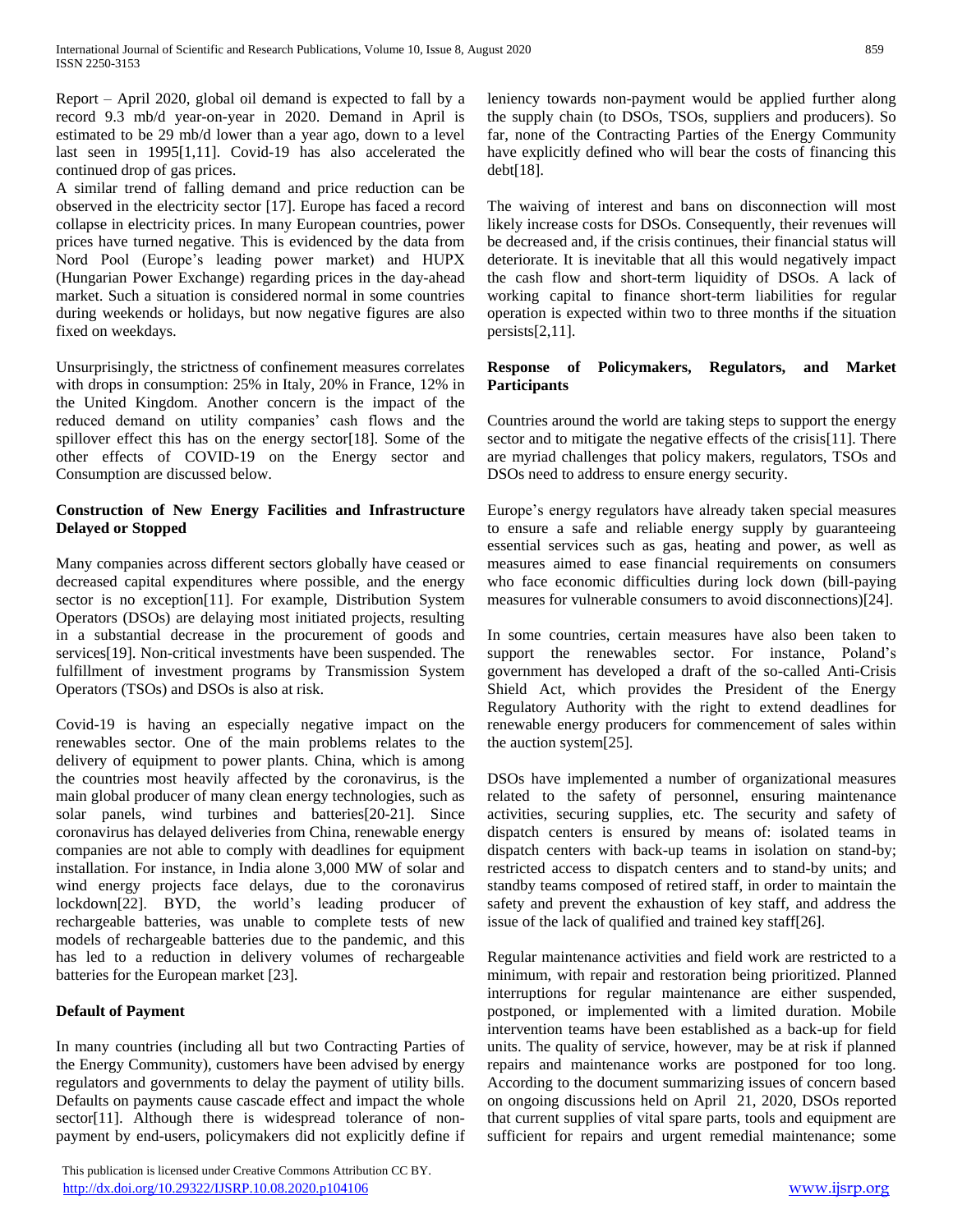DSOs have a central warehouse or a centrally managed stock system, enabling more efficient use of available vital spare parts, materials, tools and equipment. Nevertheless, should the crisis continue, there is a risk to network and staff safety if supplies are not replenished in time[18].

As was rightly pointed by the International Energy Agency, the sharp decline of the oil market may put clean energy transitions at risk by reducing the impetus for energy efficiency policies [27- 29]. Without measures by governments, cheaper energy always leads consumers to use it less efficiently. It reduces the appeal of buying more efficient cars or retrofitting buildings to save energy. Thus, policymakers should keep the "green" agenda in mind.

Covid-19 has drastically impacted energy sector across the globe. The whole range of consequences for the energy sector is yet to be revealed and is difficult to predict, however it is already clear that demand for energy resources has dropped, prices have plummeted and non-payment of utilities bills by end-consumers will have a detrimental effect along the supply chain (DSOs, TSOs, suppliers and producers)[11]. Notwithstanding, the "green" agenda should not slip away from the list of national policymakers' and regulators' priorities. Although there are numerous empirical studies that have contributed to the discussion and understanding on energy–growth nexus. Yet, there appears to be no consensus concerning the direction of causality between energy consumption and economic growth[30- 31].

The general observation that emerges from various existing literature is that most studies on the energy–environment–growth dynamics have employed aggregated level data that led to conflicting results[5]. As pointed out, disaggregate level data may provide further insight regarding the link between output growth, energy consumption and environmental degradation. Thus, we feel the usage of disaggregated data may elicit the correct diagnosis of energy environment growth nexus[31-33]. Energy has a crucial role to play in a global development context. The potential for energy to improve living standards, whether through the freeing of time from household chores (for example, washing clothes or cooking); increased productivity; improved healthcare and education services; or digital connections to local, regional and global networks can never be overemphasized[34].

The link between energy consumption and economic growth has been a topic of wide discussion. A large number of studies have attempted to derive the causal relationship between energy consumption and economic growth, however no clear consensus has emerged[35]. This can be partly attributed to the fact that the link between energy and prosperity is not always unidirectional. Gaining access to electricity and other energy sources may provide an initial increase in GDP, but having higher GDP may in turn drive higher energy consumption. Additionally, progress in development outcomes can be complex: a number of parameters may be improving at the same time. If, for example, energy access and consumption, nutrition, education, health, and sanitation are all improving simultaneously (and having complex relationships with one another), it can be hard to directly attribute

 This publication is licensed under Creative Commons Attribution CC BY. <http://dx.doi.org/10.29322/IJSRP.10.08.2020.p104106> [www.ijsrp.org](http://ijsrp.org/)

improvement in living standards back to a single parameter[5].

Home electricity use is up in Ontario and Quebec since the start of the pandemic even as overall consumption rates have gone down, according to hydro utilities in the two provinces[18]. According to Hydro-Québec, the province's residential electricity consumption between March and July 2020 was 4.27 per cent higher than during the same time last year. In Ontario, meanwhile, the Independent Electricity System Operator said consumption increased by 15 per cent. Despite the overall provincial increases, certain regions reported differences in residential usage: Hydro Ottawa, for example, said via email that residential electricity consumption in Canada's capital increased by approximately four per cent.

In contrast, residents of Quebec's Outaouais region increased their consumption by seven per cent[2]. The numbers aren't surprising because the region's largest industry is government services. governments have closed completely, So the government employees [continue to work from home.](https://www.cbc.ca/news/canada/ottawa/federal-public-servants-return-to-office-1.5656377) This leads to a much higher use of computer equipment at home. Despite the rise in residential electricity use between mid-March and the end of July, energy companies say they're seeing consumption go down overall. In Quebec, consumption across all sectors decreased by 5.04 per cent compared to the same period last year. Ontario saw usage plummet between 10 per cent and 12 per cent. The overall decrease is mainly due to stagnation brought on by shuttered or slowed economies, and that translates into energy companies bringing in less income from their commercial and industrial customers. Less income means less profit, and Less profit means less dividends paid to the shareholder and, in this case, the shareholder is the government.

The effects of social distancing guidelines are likely to continue affecting electricity consumption during the next few months[2]. It is expected that retail sales of electricity in the commercial sector will fall by 6.5% in 2020 because many businesses have closed and many people are working from home. Similarly, industrial retail sales of electricity are projected to fall by 6.5% in 2020 as many factories cut back production. Total U.S. electric power sector generation is projected to decline by 5% in 2020. Most of the expected decline in electricity supply is reflected in lower fossil fuel generation, especially at coal-fired power plants. After decreasing by 2.8% in 2019, EIA forecasts that U.S. energy-related carbon dioxide (CO2) emissions will decrease by 11% in 2020. This record decline is the result of restrictions on business and travel activity and slowing economic growth related to COVID-19.

# **Huge Emissions Reductions**

Carbon dioxide emissions are down across the globe, most significantly in places where industries are shuttering[9,36]. The Centre for Research on Energy and Clean Air reported the lockdown in China cut the country's carbon emissions by 25 per cent, or 200 megatons of CO2, because of a reduction in things like coal burning, oil refining and airline traffic[36]. Though it is not certain if these declines will be permanent, as those same activities will be back online once the pandemic passes.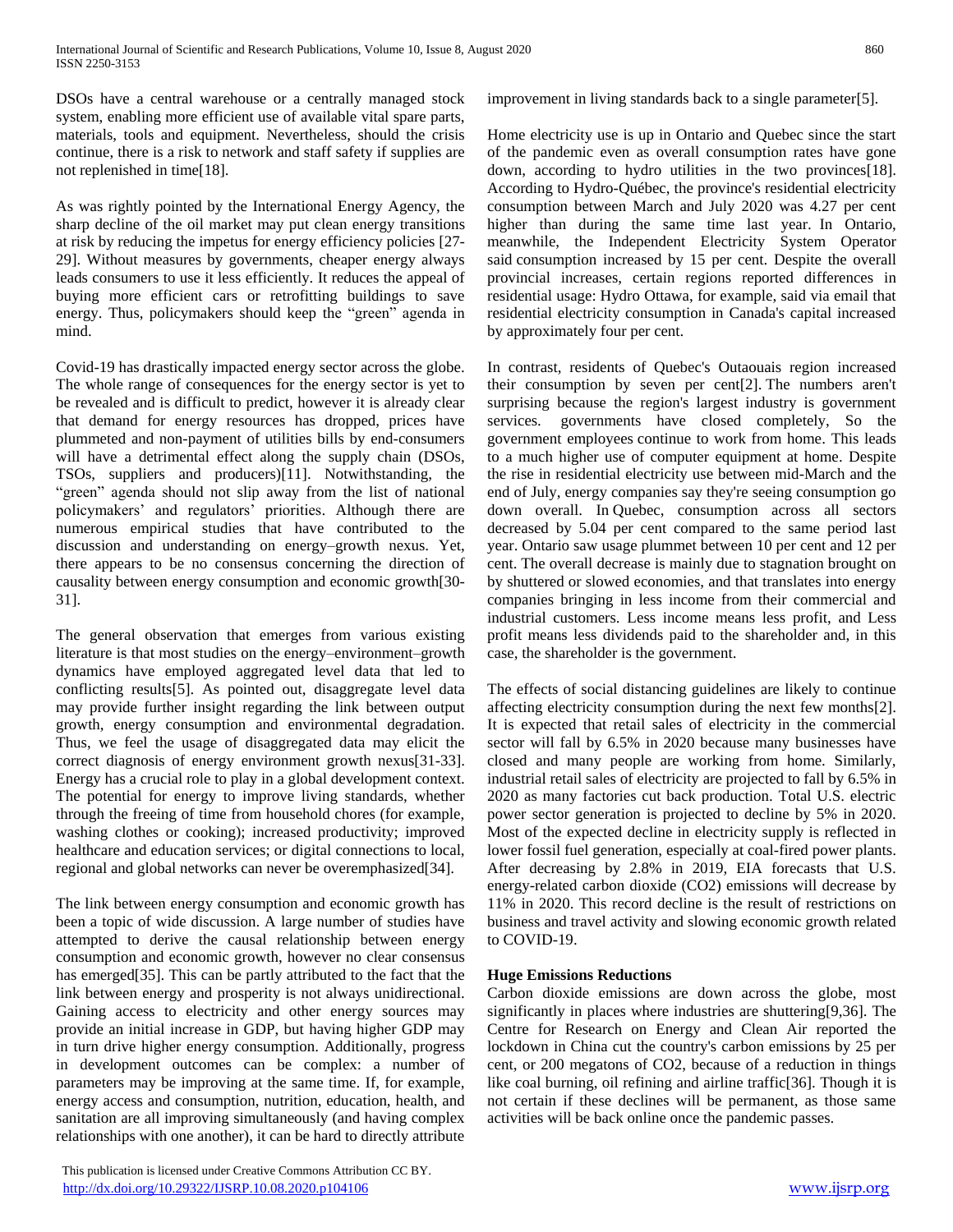Much of that production will ramp back up double time. So, the net emission reduction will not be known until well after the fact. And it's likely to not be nearly as big as what we're seeing right now.

Emission reductions from personal choices are less significant. However, there are still lessons to be learned, including the importance of pushing industry toward clean energy sources.

It has been said that climate change is affecting influenza in general. And of course, this is a form of influenza, it's making our seasons longer, which gives the viruses more time to mutate. As climate changes too, in a warmer world, there's some indication that our immune system might become less robust so we're more likely to get it. Studies from during the SARS outbreak in 2003 that showed air pollution made people more vulnerable to viruses. It was found that people who lived in polluted areas who were infected were twice as likely to die from it as people who lived in areas that were not polluted, So our actions have consequences and what this is highlighting is that our choices matter in every aspect of our lives[37-39].

However, climate change isn't solely to blame for this pandemic. Diseases spread by vectors such as ticks, and mosquitoes do get worse because climate change increases their range northward. COVID-19, however, is spread by humans, and our range isn't limited by climate. Measures taken to fight the COVID-19 pandemic have cut worldwide greenhouse gas emissions by 17 per cent, says newly published research[40]. Behavior change on its own can only do so much, You really need to have structural change.

Figures for emissions of greenhouse gases aren't normally available until after emitters have reported them. In this case, researchers used a variety of proxies to estimate releases of carbon dioxide and other climate-change-causing gases as countries brought in stiff measures to restrict individual movement and activity. Tech companies such as Apple provided data. The aviation industry offered flight information. Electric utilities gave figures on generation and consumption[2].

## **Electricity Consumption and Demand**

In the last week of March, electricity consumption in Ontario was the lowest in 15 years according to eMerge, a local nonprofit that promotes renewable energy to reduce the effects of climate change[18].

The organization is projecting a continued decline as the lockdown remains in place during the COVID-19 pandemic.

"We seem to be settling into a new normal, and that new normal is significantly lower consumption," said executive director of eMerge, Evan Ferrari. Every day, we review data from The Independent Electricity System Operation (IESO), which includes residential and commercial energy usage in Ontario including bio fuel, solar, wind, gas, hydro and nuclear. We collect the data and organize it into a chart that compares levels

from 2005-2020 and takes into account variables like changing weather, holidays and peak times. Ferrari has noticed a steep decline in provincial consumption levels since March 22 – the day before Premier Doug Ford announced the provincial lockdown.

Socioeconomics are not that different from the average in Ontario, so we suspect that our curves are looking pretty similar, he said, adding that local information isn't readily available online but that eMerge will continue to update their blog regularly with relevant information.

Similar patterns have emerged across the country and around the world as the mandatory closure of non-essential businesses and industries has forced many people to stay at home and practice physical distancing. Hydro-Quebec says residential consumption is up two per cent and commercial consumption is down three per cent. In British Columbia, the province's hydro provider reported business and residential consumption dropped by 15 and 13 per cent respectively.

The drop in demand is also reflected in lower prices. On March 24, HydroOne announced that it would temporarily reduce pricing to an off-peak flat rate for 45 days. Ferrari says that while this is a welcome financial relief for many people currently out of work, he still recommends reducing energy-intensive activities during peak hours. If everyone is doing their laundry, dishwashing, and cooking at exactly the same time … our CO2 emissions go through the roof. From a climate change perspective, we call it peak shaving. If we can shift the use of electricity away from that peak, we reduce the fossil fuel that's burned[18]."

Ferrari believes eMerge has an important role to play in ensuring climate change is part of the conversation surrounding COVID-19. The organization hosts public programs to promote energyefficient practices as well as home visits to advise on ways to reduce energy consumption, but Ferrari says they are making the switch to virtual home visits and phone consultations.

"We're hoping we can provide people with other opportunities to save money at this time by reducing energy in different ways and reducing their impacts on climate change." Looking ahead, Ferrari says he's cautiously optimistic that the COVID-19 pandemic could mean a shift towards a more energy efficient world. COVID-19 demands a massive international approach and many countries in the world are profoundly impacted by it. The biggest impact envisaged is that people will take that same vigor and approach fighting climate change[20,41-42].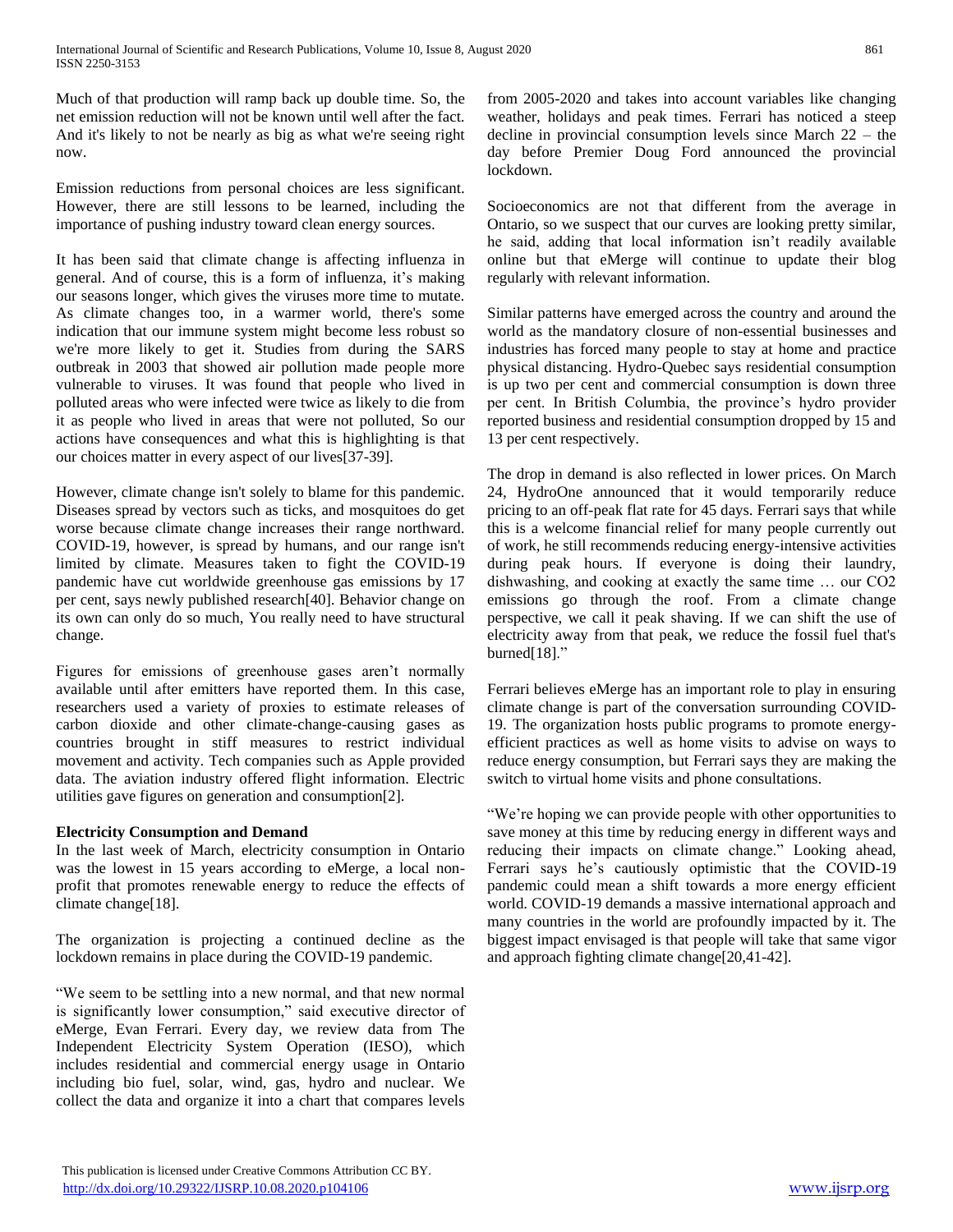#### III. METHODOLOGY

To conduct an assessment of energy consumption in Ontario Canada, this study employs data from the database of the World Bank World Development Indicator and the Independent electricity System Operator (IESO) of Ontario Canada. data variables that are used Include; GHG and Co2 emission rates, Energy consumption, Electricity demand, supply and consumption, Industrial Electricity consumption, commercial Electricity consumption, Residential and household Electricity consumption, Daily Energy use, Peak demand hours, Overnight lows. among others.

The Data were intensely analyzed and discussed, and conclusions inferred.

#### IV. RESULTS AND DISCUSSIONS

This section is based on findings derived from data obtained from the World Bank World Development Indicator and the Independent electricity System Operator (IESO) of Ontario Canada.

It was evident that there was a significant reduction in Electricity demand in all hours ranging from  $800 - 3,000$  MW, which is 6 -18% of typical demand for this time/period of year.

Peak period demand was reduced by approximately 10-15%. The overall energy consumption to date continues to be approximately 10-12% lower than normal while Demand is expected to continue to decrease through April and May when warmer weather materializes.



*Figure 2:Demand for energy during the the COVID-19*

From **Figure 2** above, it was clearly evident that there was a significant and visible difference between the demand for energy during the the COVID-19 period, and the demand for energy a year ago in the same period of time. This shows a definite impact of COVID-19 on demand for Energy.





A peak demand on an electrical grid is the highest electrical power demand that has occurred over a specified time period. It could be calculated annually, daily or seasonally. In **Figure 3**, the peak demand during COVID-19 period was compared with similar days, and the data obtained shows that Peak Demand was down by 10-15%. This further reiterates that COVID-19 has some impact on energy consumption.



*Figure 4:Overnight lows of electricity consumption*

Another impact of COVID-19 on power consumption is found in the comparism of the Overnight lows of Electricity consumption during the active period of COVID-19 versus similar day in same period of the year as depicted in **Figure 4**, the Overnight lows came down to between 9-13%.



*Figure 5:Industrial/Commercial energy consumption*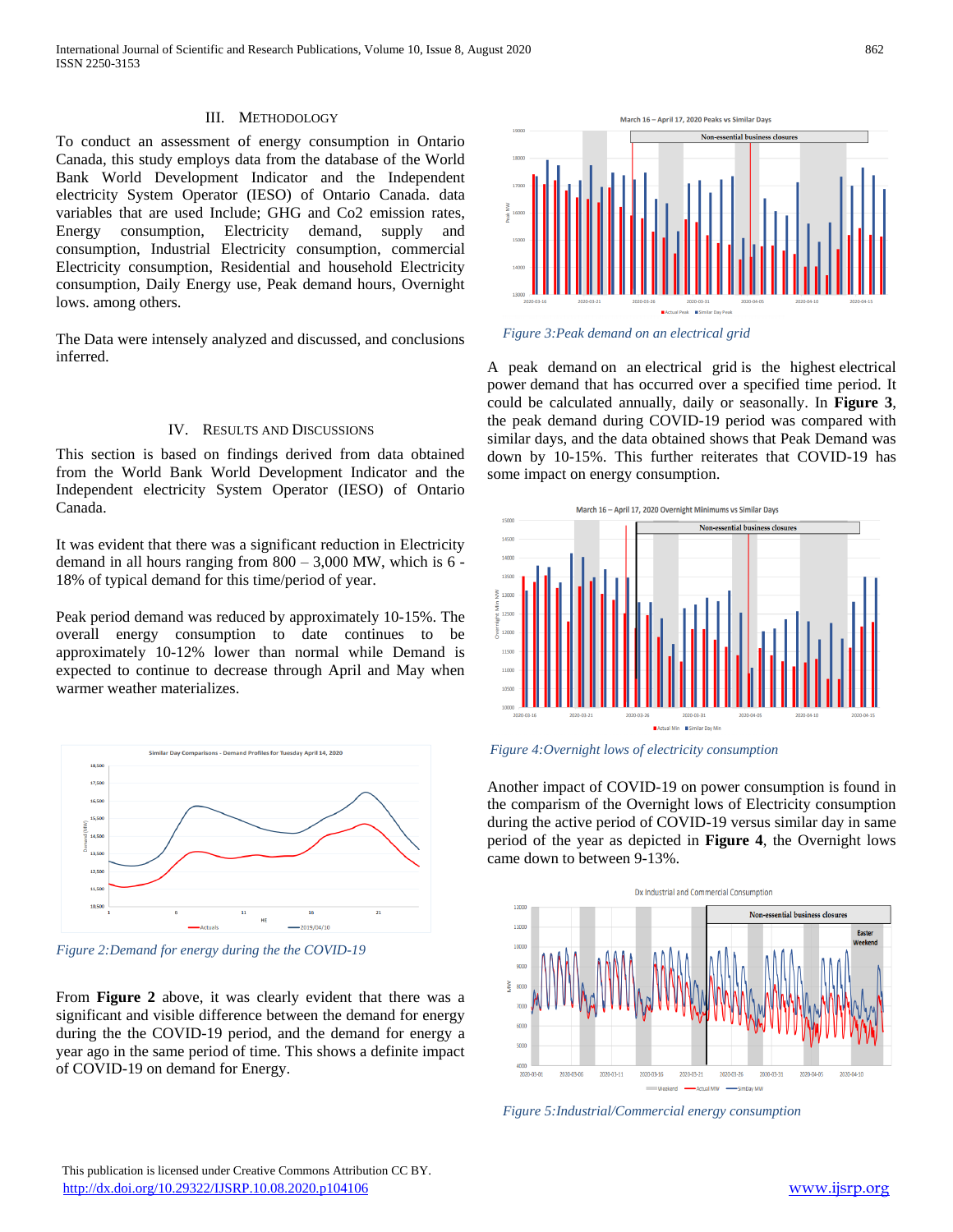**Figure 5** shows in clear terms plummeting Industrial and Commercial consumption compared against similar days, this was more evident after the closure of the non-essential businesses as a measure to control the spread of COVID-19.





On the contrary, residential consumption recorded some increase when compared to similar days. This is as a result of the stay at home and the social distancing policies being implemented across the entire province of Ontario. The data in **figure 6** is clear about this. It also shows that there is a clear relationship between staying at home, and residential electricity demand and consumption.





Overall electricity demand in Ontario is being considered in **Figure 7**, data collected across all sectors of the economy shows an overall decrease in demand for energy and because of the closure of most industries and factories except essential service providers. This singular act has greatly affected overall Electricity demand and consumption in Ontario.



*Figure 8:Ontario's energy use*

As compared to similar days in previous years, in **Figure 8**, Ontario's energy use was seen to decrease between 10-12%. This further shows the impact of COVID-19 on energy use as compared to similar days.

#### V. CONCLUSION

As observed, Ontario's electricity system is reliable, with enough supply available to meet demand under a variety of risk scenarios, however the IESO and stakeholders have been limiting staff on-site, deferring non-essential work, and focusing on core operations for the special period.

Dialogue between and amongst stakeholders is especially important during periods of uncertainty to ensure optimal operational maintenance.

From the analyses and comparison of data from previous and present year, High surplus baseload generation (SBG) conditions are often observed in the spring when demand is low and there are large amounts of energy from hydroelectric resources caused by higher water levels

The IESO continues to update its assessment of SBG conditions and SBG management options through spring/early summer.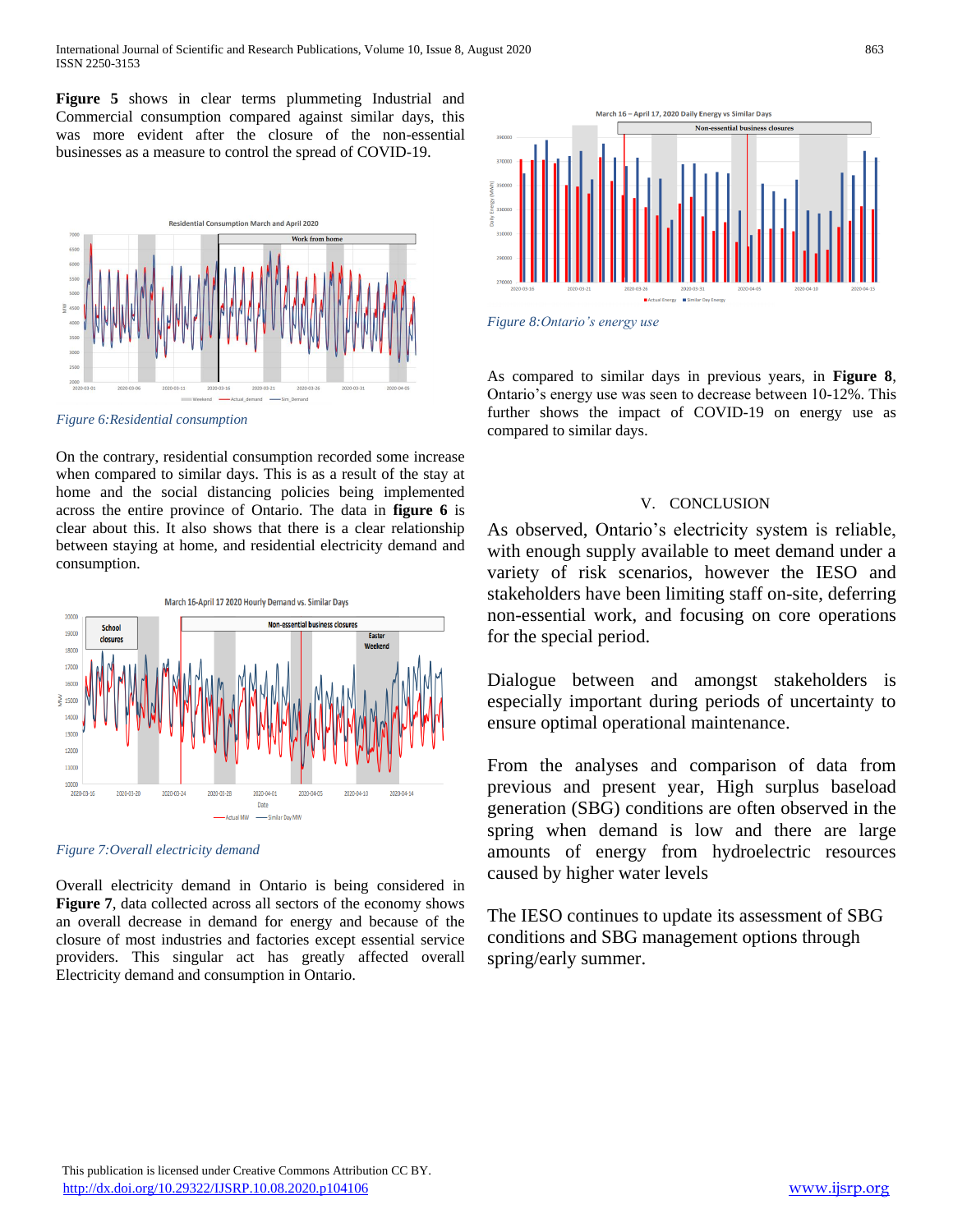#### REFERENCES

- [1] I. R. E. Agency, "IRENA's Global Renewables Outlook: Energy transformation 2050.," *Journal of International Renewable Energy Agency,* 2020
- [2] Forbes.com. "Short Term Energy Outlook Shows Impact of Covid 19 on Energy Sector." [https://www.forbes.com.](https://www.forbes.com/) [https://www.forbes.com/sites/rrapier/2020/05/17/short](https://www.forbes.com/sites/rrapier/2020/05/17/short-term-energy-outlook-shows-impact-of-covid-19-on-energy-sector/#69eaf4e045ed)[term-energy-outlook-shows-impact-of-covid-19-on](https://www.forbes.com/sites/rrapier/2020/05/17/short-term-energy-outlook-shows-impact-of-covid-19-on-energy-sector/#69eaf4e045ed)[energy-sector/#69eaf4e045ed](https://www.forbes.com/sites/rrapier/2020/05/17/short-term-energy-outlook-shows-impact-of-covid-19-on-energy-sector/#69eaf4e045ed) (accessed 06-05-2020, 2020).
- [3] I. A. Mensah *et al.*, "Investigation on key contributors of energy consumption in dynamic heterogeneous panel data (DHPD) model for African countries: fresh evidence from dynamic common correlated effect (DCCE) approach," (in English), *Environ Sci Pollut R,*  Jul 6 2020
- [4] H. Zhou, S. J. Qu, Z. Wu, and Y. Ji, "A study of environmental regulation, technological innovation, and energy consumption in China based on spatial econometric models and panel threshold models," (in English), *Environ Sci Pollut R,* Jul 2 2020
- [5] S. A. Sarkodie, A. O. Crentsil, and P. A. Owusu, "Does energy consumption follow asymmetric behavior ? An assessment of Ghana's energy sector dynamics," (in English), *Sci Total Environ,* vol. 651, pp. 2886-2898, Feb 15 2019
- [6] G. Dileep and S. N. Singh, "Maximum power point tracking of solar photovoltaic system using modified perturbation and observation method," (in English), *Renew Sust Energ Rev,* vol. 50, pp. 109-129, Oct 2015
- [7] F. Ecer, D. Pamucar, S. H. Zolfani, and M. K. Eshkalag, "Sustainability assessment of OPEC countries: Application of a multiple attribute decision making tool," (in English), *J Clean Prod,* vol. 241, Dec 20 2019
- [8] U. Uzar, "Political economy of renewable energy: Does institutional quality make a difference in renewable energy consumption?," (in English), *Renew Energ,* vol. 155, pp. 591-603, Aug 2020
- [9] Wikipedia. "The Province of Ontario " Wikipedia. <https://en.wikipedia.org/wiki/Ontario> (accessed 13-07- 2020, 2020).
- [10] E. Canada. "Travel Guides in Canada/ontario." Eplore Canada. [https://www.iexplore.com/articles/travel](https://www.iexplore.com/articles/travel-guides/north-america/canada/ontario/weather)[guides/north-america/canada/ontario/weather](https://www.iexplore.com/articles/travel-guides/north-america/canada/ontario/weather) (accessed 18-07-2020, 2020).
- [11] PV-Magazine.com. "Impact of Covid 19 on the Global Energy Sector." PV-Magazine.com. [https://www.pv](https://www.pv-magazine.com/2020/04/24/impact-of-covid-19-on-the-global-energy-sector/)[magazine.com/2020/04/24/impact-of-covid-19-on-the](https://www.pv-magazine.com/2020/04/24/impact-of-covid-19-on-the-global-energy-sector/)[global-energy-sector/](https://www.pv-magazine.com/2020/04/24/impact-of-covid-19-on-the-global-energy-sector/) (accessed 2020).
- [12] X. W. Zhang, T. B. Yu, Y. X. Dai, S. Qu, and J. Zhao, "Energy consumption considering tool wear and optimization of cutting parameters in micro milling process," (in English), *Int J Mech Sci,* vol. 178, Jul 15 2020
- [13] T. Wang, G. S. He, J. Guo, Y. Yin, and L. L. Li, "Energy consumption and economic growth in China's marine economic zones-an estimation based on partial

 This publication is licensed under Creative Commons Attribution CC BY. <http://dx.doi.org/10.29322/IJSRP.10.08.2020.p104106> [www.ijsrp.org](http://ijsrp.org/)

linear model," (in English), *Energy,* vol. 205, Aug 15 2020

- [14] V. Paramesh, V. Arunachalam, A. Nikkhah, B. Das, and S. Ghnimi, "Optimization of energy consumption and environmental impacts of arecanut production through coupled data envelopment analysis and life cycle assessment," (in English), *J Clean Prod,* vol. 203, pp. 674-684, Dec 1 2018
- [15] J. Y. Li, C. L. Zhang, and J. L. Tian, "Research on China's Economic Growth and the Consumption of Energy in the Low-Carbon Economy," (in English), *Adv Mater Res-Switz,* vol. 361-363, pp. 1897-1900, 2012
- [16] B. Y. Yu, X. J. Yang, Q. Y. Zhao, and J. X. Tan, "Causal Effect of Time-Use Behavior on Residential Energy Consumption in China," (in English), *Ecol Econ,* vol. 175, Sep 2020
- [17] G. K. F. Tso and J. J. Guan, "A multilevel regression approach to understand effects of environment indicators and household features on residential energy consumption," (in English), *Energy,* vol. 66, pp. 722- 731, Mar 1 2014
- [18] Emerge. "Will Covid-19 Lead to a New Normal in Energy Consumption?" Emerge. [https://www.guelphtoday.com/grounded/will-covid-19](https://www.guelphtoday.com/grounded/will-covid-19-lead-to-a-new-normal-in-energy-consumption-2221436) [lead-to-a-new-normal-in-energy-consumption-2221436](https://www.guelphtoday.com/grounded/will-covid-19-lead-to-a-new-normal-in-energy-consumption-2221436) (accessed 16th July 2020, 2020).
- [19] D. S. Operators, " Response to Covid-19 Crisis: Actions Taken and Concerns Expressed of 21 April 2020.," *Journal of Energy Distribution Systems,* 2020
- [20] E. C. Secretariat, " Report "COVID-19: Security of energy supply monitoring" of 01 April 2020.," *Journal of Energy Community Secretariat,* 2020
- [21] K. D. Kanniah, N. A. F. K. Zaman, D. G. Kaskaoutis, and M. T. Latif, "COVID-19's impact on the atmospheric environment in the Southeast Asia region," (in English), *Sci Total Environ,* vol. 736, Sep 20 2020
- [22] O. A. Ataguba and J. E. Ataguba, "Social determinants of health: the role of effective communication in the COVID-19 pandemic in developing countries," (in English), *Global Health Action,* vol. 13, no. 1, Dec 31 2020
- [23] F. F. Martins and H. Castro, "Raw material depletion and scenario assessment in European Union - A circular economy approach," (in English), *Energy Rep,* vol. 6, pp. 417-422, Feb 2020
- [24] C. o. E. E. R. (CEER), "Keeping the lights on saves lives – Energy sector and regulators guarantee energy supply during lockdown," *Journal of Council of European Energy Regulators (CEER),* 2020
- [25] O. Usman, A. A. Alola, and S. A. Sarkodie, "Assessment of the role of renewable energy consumption and trade policy on environmental degradation using innovation accounting: Evidence from the US," (in English), *Renew Energ,* vol. 150, pp. 266-277, May 2020
- [26] L. Cong, G. H. Guo, M. Yu, F. Yang, and L. Tan, "The energy consumption and emission of polyurethane pavement construction based on life cycle assessment," (in English), *J Clean Prod,* vol. 256, May 20 2020